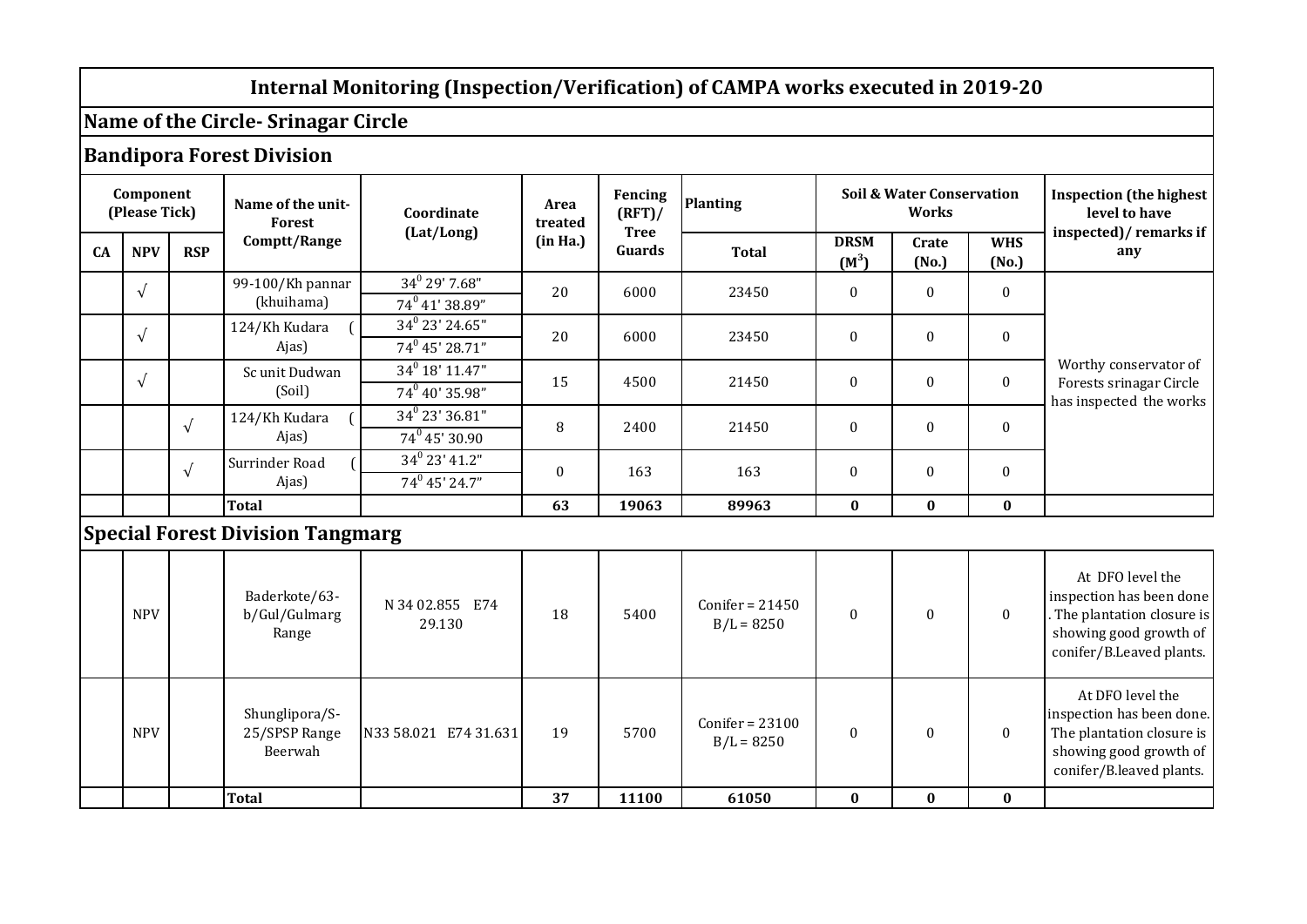## **Sindh Forest Division Ganderbal**

| $---$ |             |                | Kawacherwan<br>Co.69/Sindh/Sindh<br>Range                           | 74°56'0.04" E<br>$34^0$ 15'25.63" N                 | 10                              | 3000                                                        | 16500                                                  | $\mathbf{0}$     | $\mathbf{0}$     | $\mathbf{0}$     | Checked DFO Sindh &<br>Inspected by the The CF<br>Srinagar |
|-------|-------------|----------------|---------------------------------------------------------------------|-----------------------------------------------------|---------------------------------|-------------------------------------------------------------|--------------------------------------------------------|------------------|------------------|------------------|------------------------------------------------------------|
| $---$ |             | $\cdots$       | Birindara Co.<br>10/Mbl/Manasbal<br>Range                           | 74°51'51.87" E<br>$34^{0}19'4.50"$ N                | 10                              | 3000                                                        | 16500                                                  | $\mathbf{0}$     | $\mathbf{0}$     | $\mathbf{0}$     | Do                                                         |
|       |             | $\overline{a}$ | Rayilpathri<br>$Co.63(a)/Sindh$ (Spl.<br>Baltal)                    | 75 <sup>0</sup> 24'30.59" E<br>$34^{0}$ 15'33.84" N | Fencing<br>material<br>procured | Due to early<br>snowfall<br>fencing<br>work not<br>executed | $\boldsymbol{0}$                                       | $\boldsymbol{0}$ | $\boldsymbol{0}$ | $\Omega$         | Do                                                         |
|       |             | $\ldots$       | Baderakund Co.<br>52/Mbl/Soil Range<br>(River<br>Rejunevation)      | 74 <sup>0</sup> 48'33.90" E<br>$34^{0}$ 13'45.96" N | 17                              | 5100                                                        | 23855                                                  | 150              | 15               | $\boldsymbol{0}$ | Do                                                         |
|       |             |                | Dagpora<br>Co.14/Harran &<br>15(b) / Harran (Bio<br>diversity Park) | 74° 77' 00.50"<br>34 <sup>0</sup> 16' 54.84         | 23                              | 7000                                                        | $\boldsymbol{0}$                                       | $\boldsymbol{0}$ | $\boldsymbol{0}$ | $\mathbf{0}$     | Do                                                         |
|       | $\bullet$   | $---$          | Conservation of<br><b>Betula Utilus</b>                             | Malhar Hi-Tech Nursery<br>(Formation of Nursery)    | 0.5                             | $\cdots$                                                    | Raising<br>52000<br>$Mapple = 26000$<br>Betula = 26000 | $\mathbf{0}$     | $\boldsymbol{0}$ | $\mathbf{0}$     | $\boldsymbol{0}$                                           |
|       |             |                | <b>Total</b>                                                        |                                                     | 60.5                            | 18100                                                       | 160855                                                 | 150              | 15               | $\bf{0}$         |                                                            |
|       |             |                | Pir Panjal Forest Division Budgam.                                  |                                                     |                                 |                                                             |                                                        |                  |                  |                  |                                                            |
|       | $\mathbf Y$ |                | D-1 Sursyar<br>Doodganga Range                                      | 33º '52 16.40"<br>74º 40' 22.90"                    | 15                              | 4500                                                        | Conifer= 16500<br>$B/I = 8250$                         | $\mathbf{0}$     | $\mathbf{0}$     | $\mathbf 0$      | <b>DFO</b>                                                 |
|       | Y           |                | D-20 Kachwari<br>Raithan Range                                      | 33º '54 08.00"<br>74º 33' 37.00                     | 12                              | 3600                                                        | Conifer= 11550<br>$B/I = 8250$                         | $\mathbf{0}$     | $\mathbf{0}$     | $\mathbf{0}$     | DF <sub>O</sub>                                            |
|       | Y           |                | Ri-32 Wooderlab<br>Soil Range                                       | 33º '48 38.50"<br>74º 44' 00.90"                    | 12                              | 3600                                                        | Conifer= 11550<br>$B/I = 8250$                         | $\boldsymbol{0}$ | $\mathbf{0}$     | $\mathbf{0}$     | CF Sgr                                                     |
|       | Y           |                | S-23 Drung<br>Sukhanagh Range                                       | 33º '54 06.40"<br>74° 33' 27.00"                    | 15                              | 4500                                                        | Conifer= 16500<br>$B/I = 8250$                         | $\mathbf{0}$     | $\mathbf{0}$     | $\mathbf{0}$     | <b>DFO</b>                                                 |
| Y     |             |                | S-9 Tosimaidan<br>Sukhanagh Range                                   | 33º '54 30.90"<br>74º 31' 41.43"                    | 50                              | 15000                                                       | Conifer= 48077                                         | $\mathbf{0}$     | $\mathbf{0}$     | $\mathbf{0}$     | DF <sub>0</sub>                                            |
|       |             |                | <b>Total</b>                                                        |                                                     | 104                             | 31200                                                       | 137177                                                 | $\bf{0}$         | $\bf{0}$         | $\bf{0}$         |                                                            |
|       |             |                |                                                                     |                                                     |                                 |                                                             |                                                        |                  |                  |                  |                                                            |